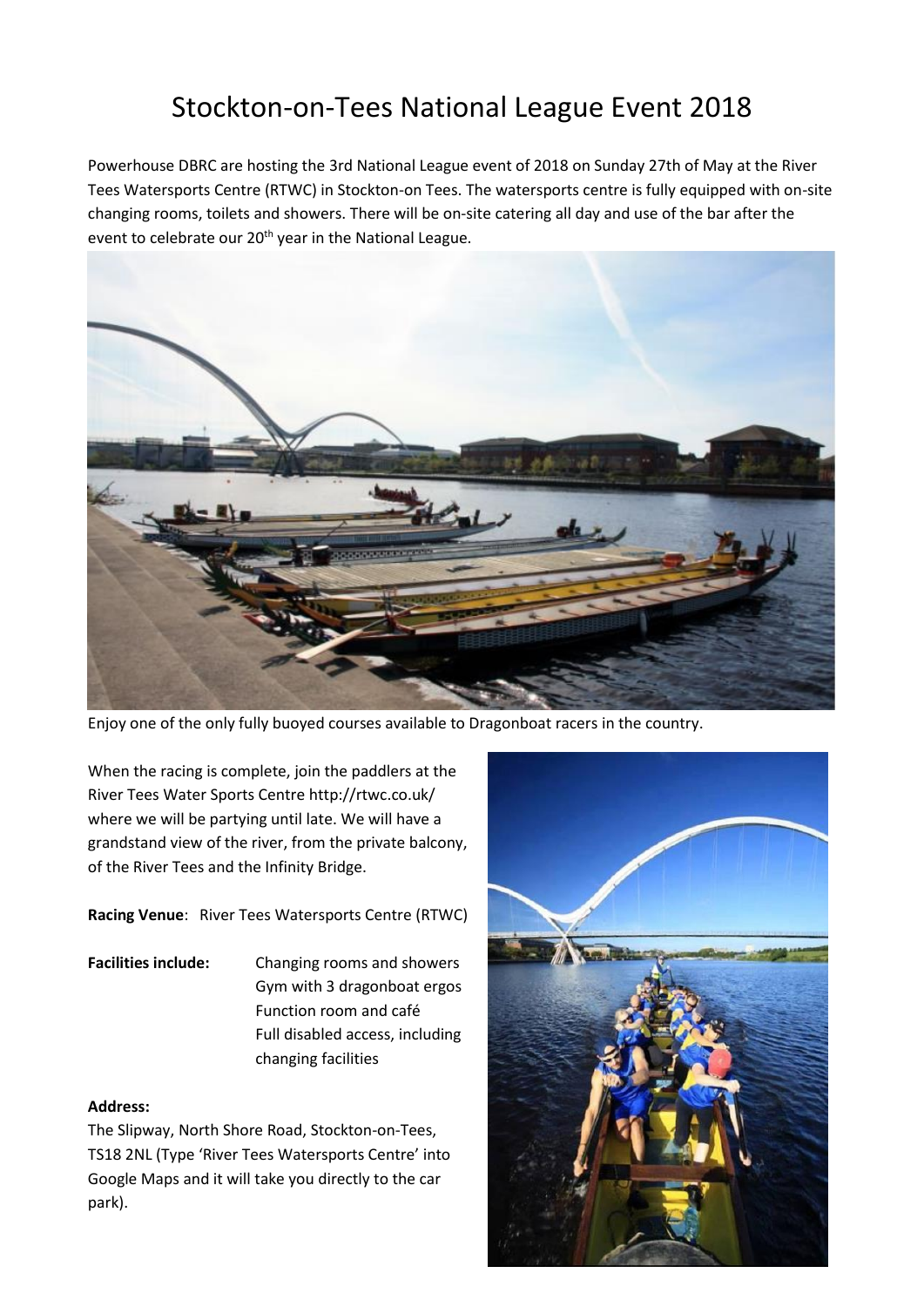# **Directions:**

**From A19**: Take the turn-off to the A1046, Portrack Lane towards Stockton; Continue past Asda straight over the next roundabout and traffic lights; Take the first exit at the next roundabout onto Dugdale Street; Turn right at the end onto North Shore Road;

**From A66**: Take the turn-off to the A135 heading to Stockton

Keep in the right-hand lane at the traffic lights and take the third exit

Keep in the second lane at the lights and follow the road off to the right to the North Shore (A135) Keep in the third lane and once past the lights, take the turning to the left, North Shore Road.

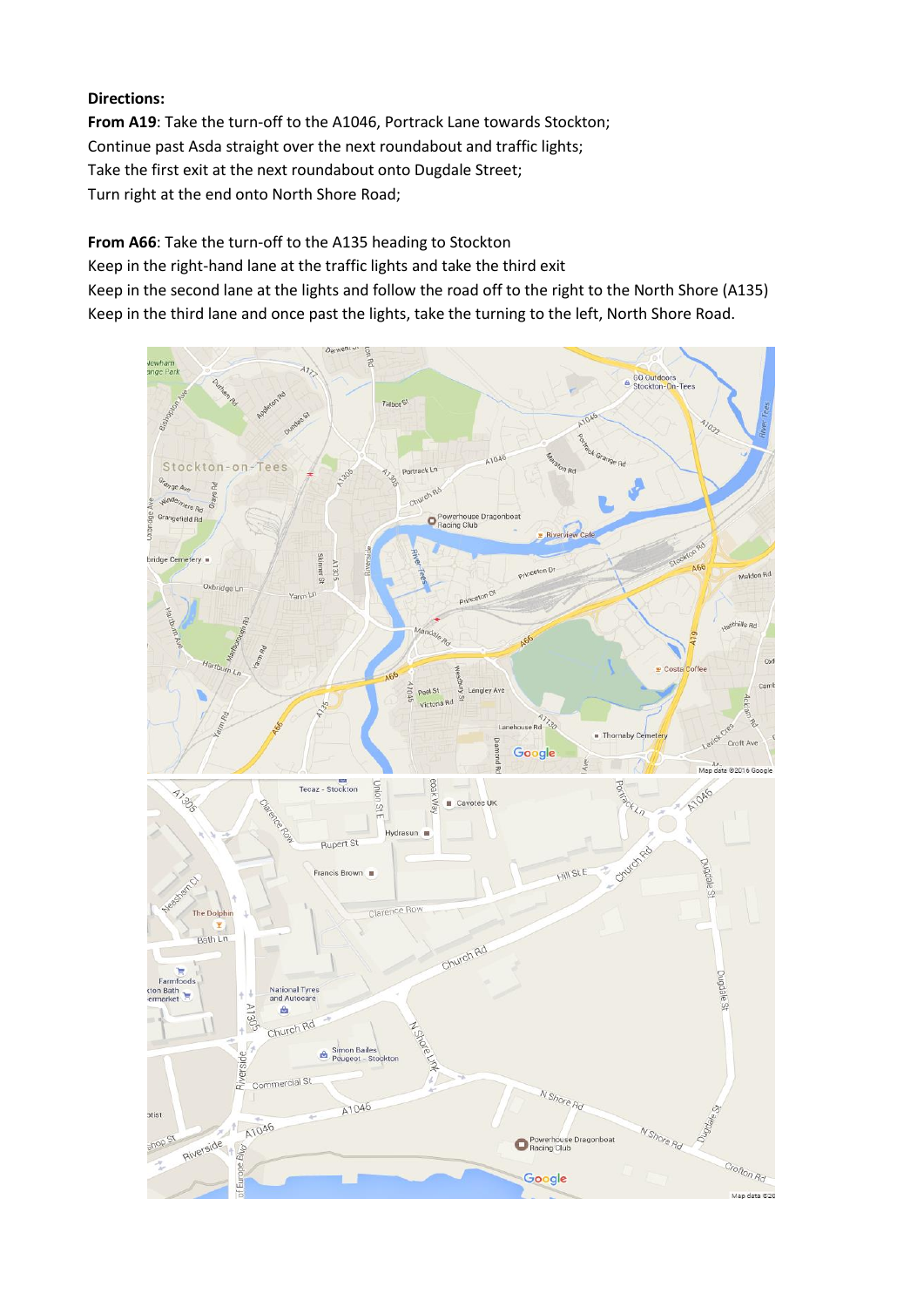# **Parking:**

Parking is limited on site. There are 40 parking spaces available within the RTWC car park, but these will be prioritised for officials, purple warriors and volunteers first. However, nearby parking will be in the Fusion Hive car park, 2 mins walk away from the RTWC, as directed by volunteers. A £3 parking donation is asked per vehicle, all monies will go towards funding the Powerhouse GB paddlers.



# **Trailer Parking:**

Trailer storage is strictly off-site. All trailers to be stored (as always) in the nearby Prestons of Potto haulage yard, roughly 1min drive away. See pictures below.

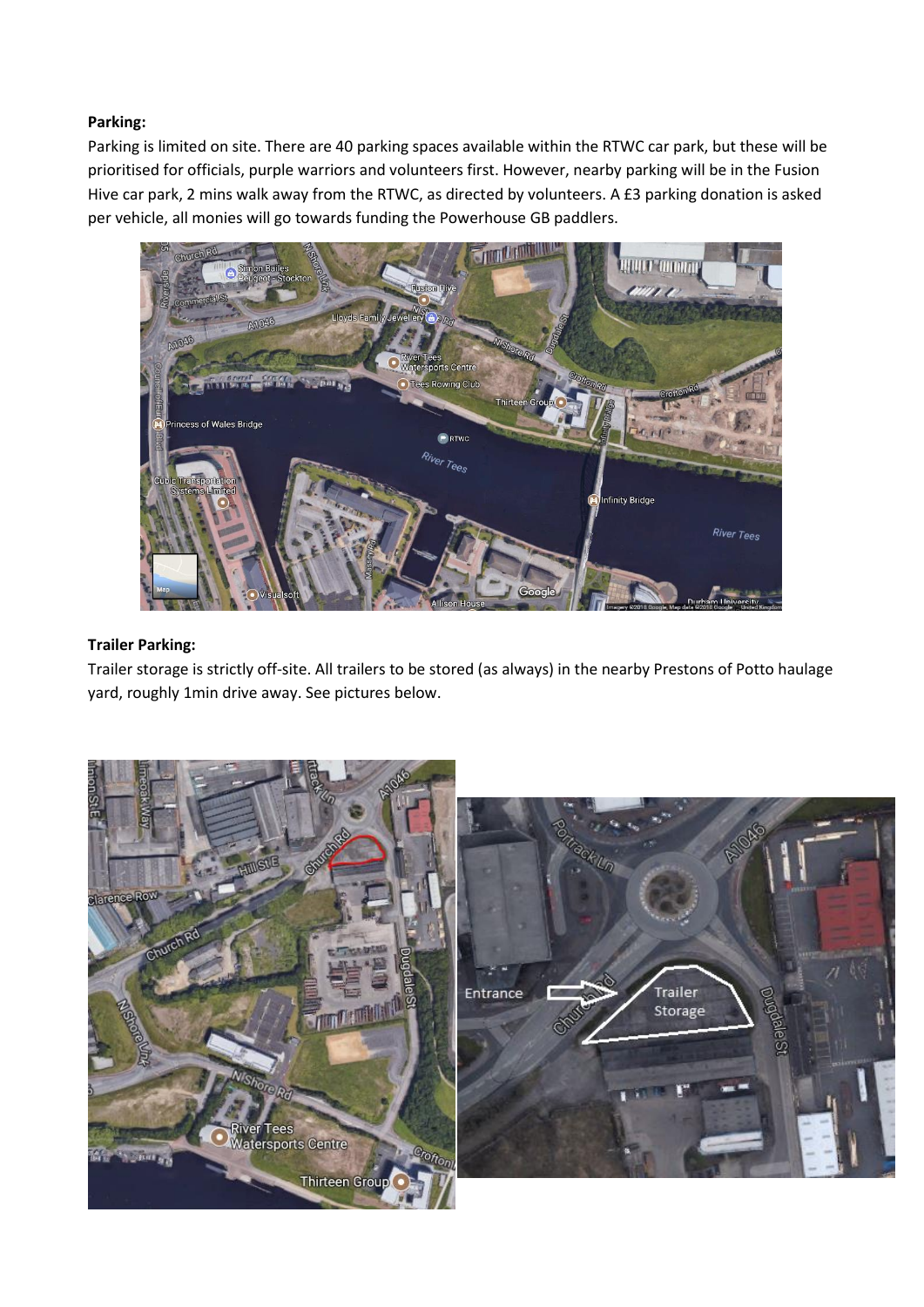### **Boat Loading:**

Please aim to arrive as early as possible as access to the slipway is limited and becomes congested quickly. Boats are to be loaded onto the water with the aid of other crews, then moved away from the slipway to the jetties. The black jetty will be used for pool boats only

### **Provisional Race Program:**

We will have four lane racing (each lane is deeper than 5m) with a round-robin format over 200m, 500m and 2000m (single turn) distances. The course is buoyed, all races count towards league points.

# **Race Categories:**

200m Open, 1st 2nd 3rd. 200m Mixed, 1st 2nd 3rd. 200m Ladies Cup, 1st 2nd 3rd. 200m Juniors, 1st 2nd 3rd.

500m Open, 1st 2nd 3rd. 500m Mixed, 1st 2nd 3rd.

2000m Open, 1st 2nd 3rd. 2000m Mixed, 1st 2nd 3rd.

#### **Crew Managers:**

The crew managers meeting will take place in the bar at 08:45. Racing will commence at 09:30, boat loading for the first race should be at 09:20. Racing is expected to be complete by 17:00. – Please see the BDA-provided race schedule for updates to these planned times.

#### **Tents & Marquees:**

These can be erected directly in front of the boathouse shutters. However please keep the public footpath open, this is marked by the change in the concrete blockwork, roughly 5m in front of the shutters. Weights will be required to secure tents/marquees if windy, due to the hardstanding.

#### **Additional Notices:**

Please note that there is limited locker storage space within the RTWC for valuables. Paddlers are reminded to take personal responsibility for any valuables that you choose to bring to each event.